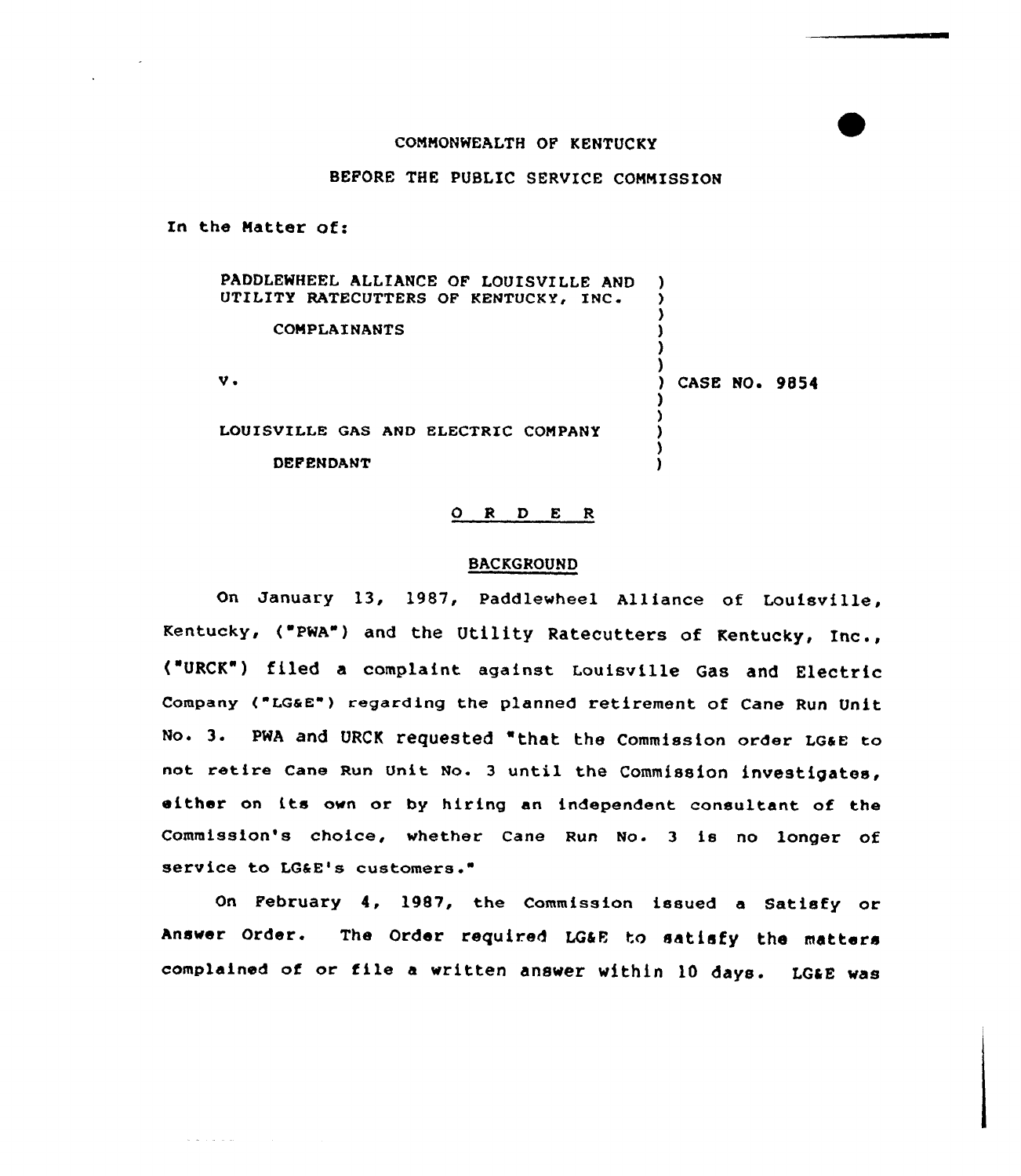also ordered to provide additional information regarding the Cane RUh8 Uhits.

A motion for full intervention was granted to the Office of the Attorney General's Utility and Rate Intervention Division.

In response to the Commission's Order, on February 19, 1987, LGSE filed a Notion to Dismiss and Answer. The motion identified several points. First, LGaE stated that cane Run No. 3 was designed to utilize both coal and gas and was not converted from a coal fired unit to <sup>a</sup> gas burning unit as suggested in the complaint. Second, LG&E stated its intent to maintain Cane Run No. 3 in operable condition through December 31, 1990, and not retire it in 1987 as alleged in the complaint. Third, LG&E indicated that the option of extending the useful life of Cane Run Units 1, 2, and <sup>3</sup> was considered previously in Case No. 9243, An Investigation and Review of Louisville Gas and Electric Company's capacity Expansion study and the Need for Trimble county Unit No. <sup>1</sup> and, therefore, further review of this issue is barred by res judicata. Fourth, LG&E denied PWA and URCK's allegation that Cane Run No. 3 is equipped with new gas burners. LG&E states that the unit is equipped with the same gaa burners as installed when the unit was built. Also, LG&E states that the Cane Run boilers were not designed to be used as peaking or cycling units. Fifth, LGEE denies that the retirement of Cane Run No. <sup>3</sup> is the only justification for completing Trimble County Unit No. 1. Finally, LGSE states that the Cane Run units, even if they were rehabilitated or rebuilt, could not be a substitute for Trimble County Unit No. l.

 $-2-$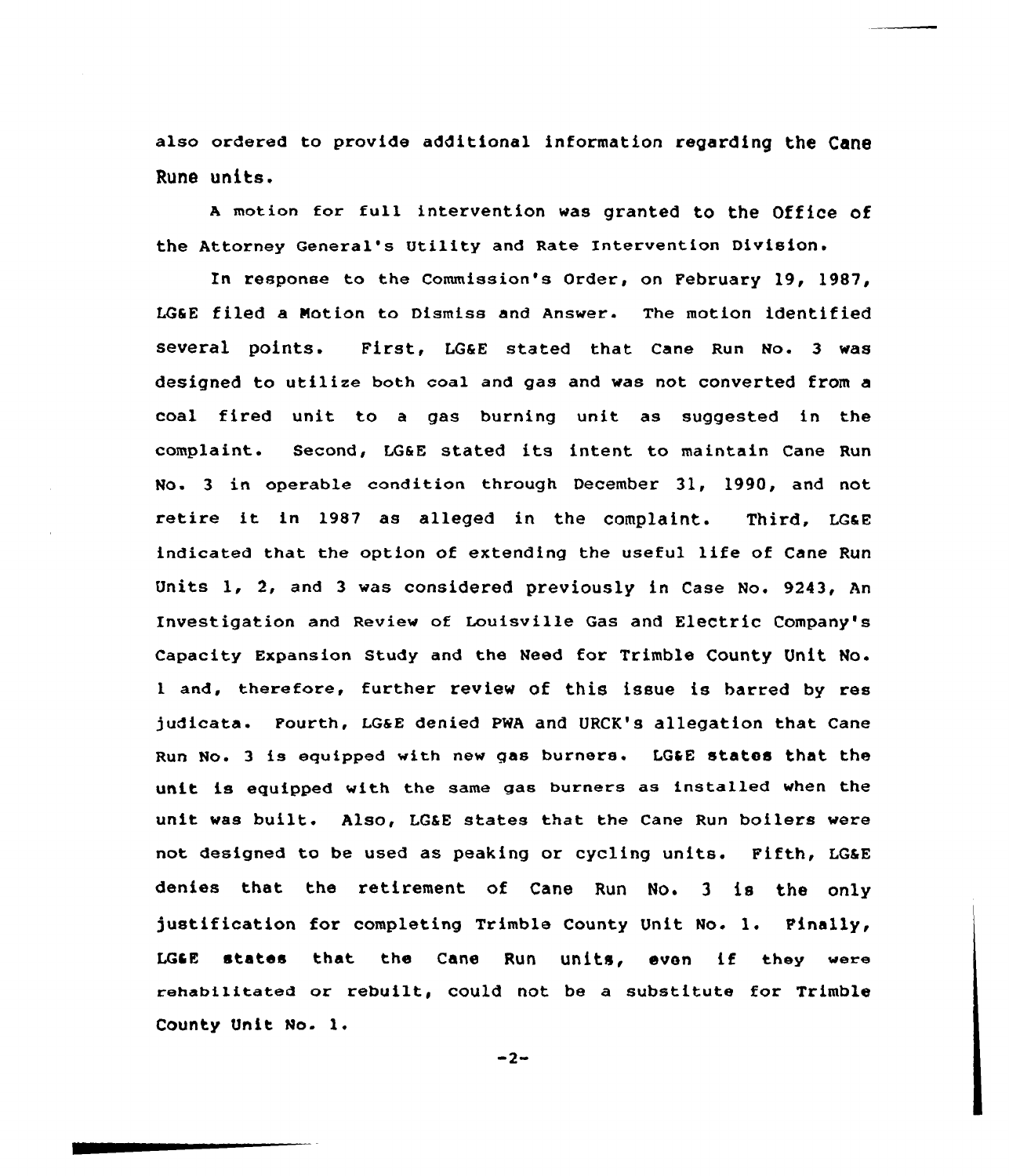PWA and URCK responded to LG&E's Answer in a February 27, 19S7, filing. Based on LG&E's response that the plan was to keep Cane Run Unit No. 3 in operable condition through 1990, PWA and URCK considered their complaint satisfied but requested that LG&E notify the Commission and other parties if the retirement date is changed.

On March 11, 1987, LG&E responded to the Commission's request for additional information. In the response, LG&E states that no studies besides those presented in Case No. 9243 had been performed regarding the Company's plans to retire the Cane Run units.

## FINDlNGS AND ORDERS

The Commission, having considered the evidence of record and being advised, is of the opinion and finds that the complaint has been answered and satisfied and should be dismissed. However, the Commission notes that LG&E's February 19, 1987, Answer states that it 'continues to study and evaluate the role of all the Cane Run units as part of the Company's capacity mix." (Page 7.) The Commission is pleased to see this as LG&E's position with regard to the Cane Run units. If any future studies are made or there are changes in the retirement plans of the cane Run units, LG&E should promptly notify the Commission and parties to this case. Further, the Commission finds that although this complaint is dismissed, any additional studies related to the retirement or extension of the Cane Run units should be considered in the Trimble County review docket, Case No. 9934, <sup>A</sup> Formal Review of the Current Status of Trimble County Unit No. l.

 $-3-$